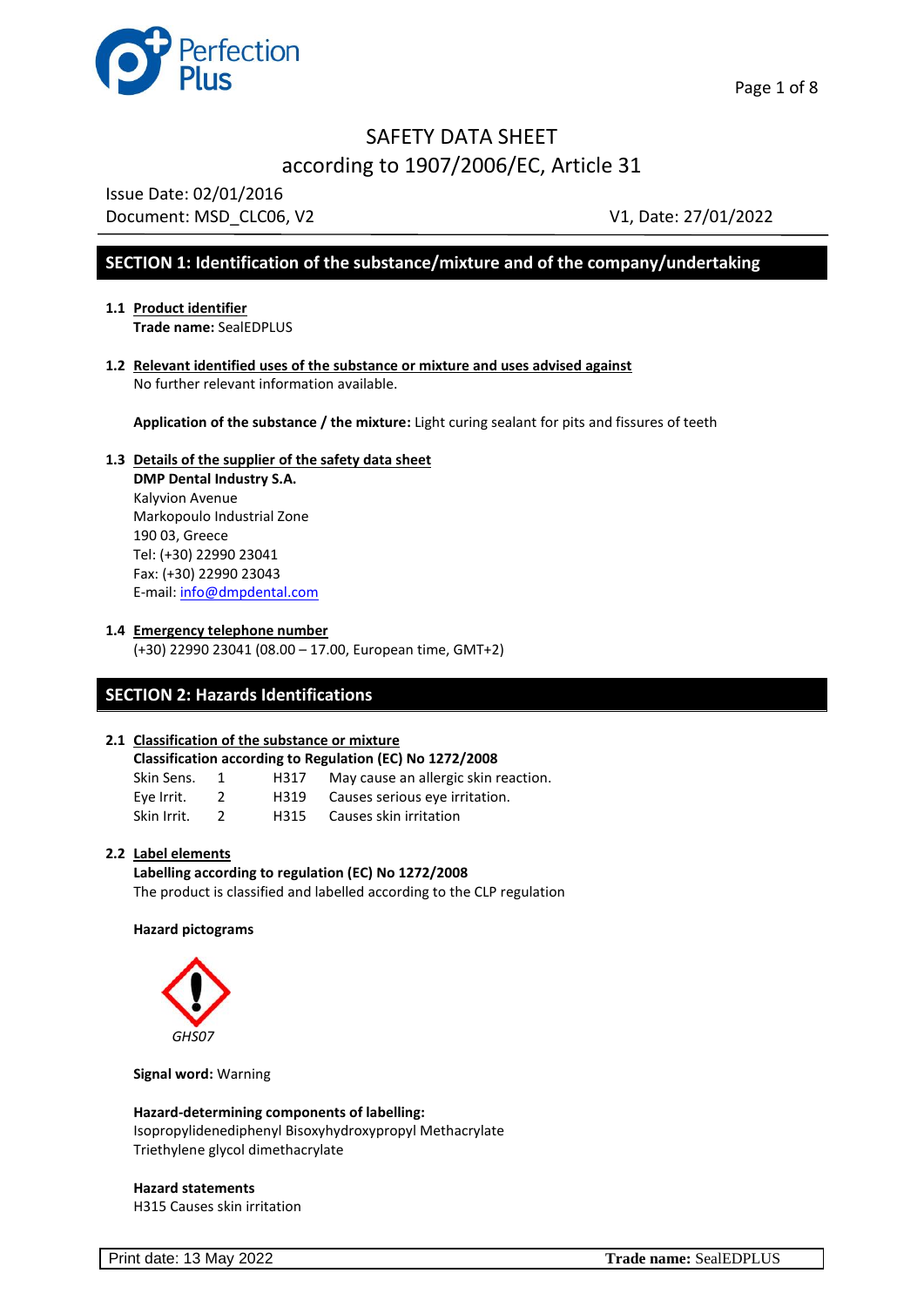

Issue Date: 02/01/2016 Document: MSD CLC06, V2 V1, Date: 27/01/2022

H317 May cause an allergic skin reaction H319 Causes serious eye irritation

#### **Precautionary statements**

P280 Wear protective gloves/protective clothing/eye protection/face protection. P363 Wash contaminated clothing before reuse. P333+P313 If skin irritation or rash occurs: Get medical advice/attention. P337+P313 If eye irritation persists: Get medical advice/attention. P501 Dispose of components/container in accordance with local/regional/national/international regulations.

#### **2.3 Other hazards**

Results of PBT and νPνB assessment. PBT: not applicable νPνB: not applicable

## **SECTION 3: Composition/Information on ingredients**

#### **3.2 Chemical characterization**

Mixtures

#### **Description:**

Only substances required to be mentioned according to Annex II of regulation 1907/2006 are listed.

| Dangerous components: |                                                                      |            |  |  |
|-----------------------|----------------------------------------------------------------------|------------|--|--|
| CAS: 1565-94-2        | Isopropylidenediphenyl bisoxyhydroxypropyl methacrylate<br>$5 - 15%$ |            |  |  |
|                       | Skin Irrit. 2, H315; Eye Irrit. 2, H319; Skin Sens.1, H317           |            |  |  |
| CAS: 109-16-0         | Triethylene glycol dimethacrylate                                    | $5 - 15%$  |  |  |
|                       | Skin Irrit. 2, H315                                                  |            |  |  |
| CAS: 41637-38-1       | Ethoxylated bishphenol A dimethacrylate                              | $1 - 10\%$ |  |  |
|                       | Aquatic Chronic 4, H413                                              |            |  |  |
| CAS: 10287-53-3       | Parbenate                                                            | $< 1\%$    |  |  |
|                       | Aquatic Chronic 2, H411                                              |            |  |  |

## **SECTION 4: First aid measures**

#### **4.1 Description of first aid measures**

#### **After inhalation**

Supply fresh air; consult doctor in case of complaints. In case of unconsciousness place patient stably in side position for transportation.

#### **After skin contact**

Instantly wash with water and soap and rinse thoroughly.

#### **After eye contact**

Rinse opened eye for several minutes under running water. If symptoms persist, consult a doctor.

#### **After swallowing**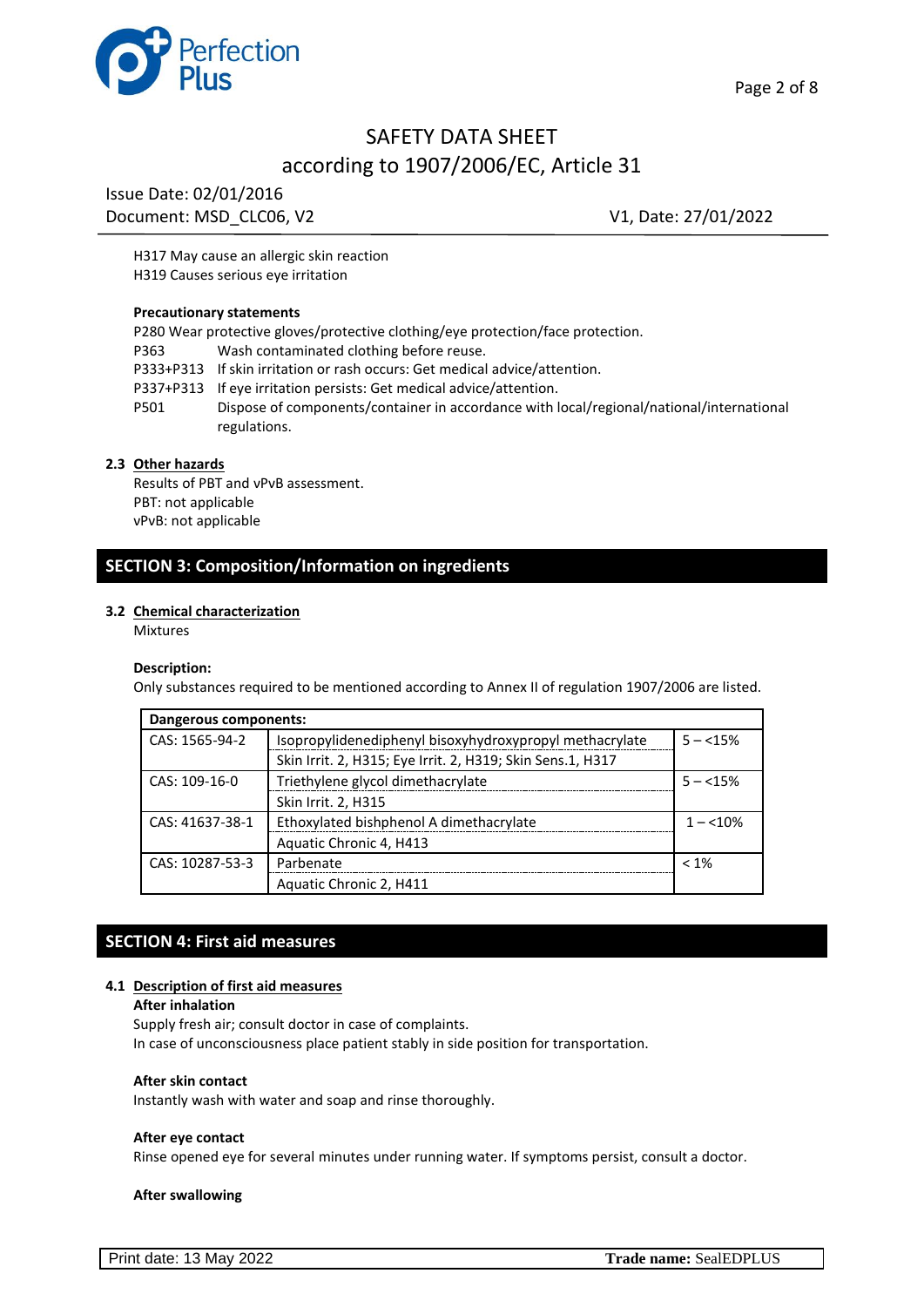

Issue Date: 02/01/2016 Document: MSD\_CLC06, V2 V1, Date: 27/01/2022

Rinse mouth. If you feel unwell get medical attention.

- **4.2 Most important symptoms and effects, both acute and delayed** No further relevant information available.
- **4.3 Indication of any immediate medical attention and special treatment needed** No further relevant information available.

### **SECTION 5: Firefighting measures**

#### **5.1 Extinguishing media**

#### **Suitable extinguishing agents:**

CO2, powder or water spray. Fight larger fires with water spray or alcohol resistant foam. Use fire extinguishing methods suitable to surrounding conditions.

#### **5.2 Special hazards arising from the substance or mixture**

Formation of toxic gases is possible during heating or in case of fire.

#### **5.3 Advice for firefighters**

**Protective equipment:** Wear self- contained respiratory system.

### **SECTION 6: Accidental release measures**

**6.1 Personal precautions, protective equipment and emergency procedures** Remove persons from danger area. Avoid contact with eyes and skin. Wear protective clothing.

#### **6.2 Environmental precautions**

Avoid release to the environment. Do not allow to enter sewers/surface or ground water.

#### **6.3 Methods and material for containment and cleaning up**

Collect mechanically. The product may be absorbed by liquid-binding material (sand, diatomite, acid binders). Wash spill area with alcohol or water and soap.

#### **6.4 Reference to other sections**

See Section 7 for information on safe handling. See Section 8 for information on personal protection equipment. See Section 13 for disposal information.

### **SECTION 7: Handling and storage**

#### **7.1 Precautions for safe handling**

Ensure good ventilation/exhaustion at the workplace. Avoid contact with eyes and skin. Adequately trained personnel should handle this product.

#### **7.2 Conditions for safe storage, including any incompatibilities**

**Storage:**

**Requirements to be met by storerooms and receptacles:** Store only in original receptacles. **Information about storage in one common storage facility:** Not required.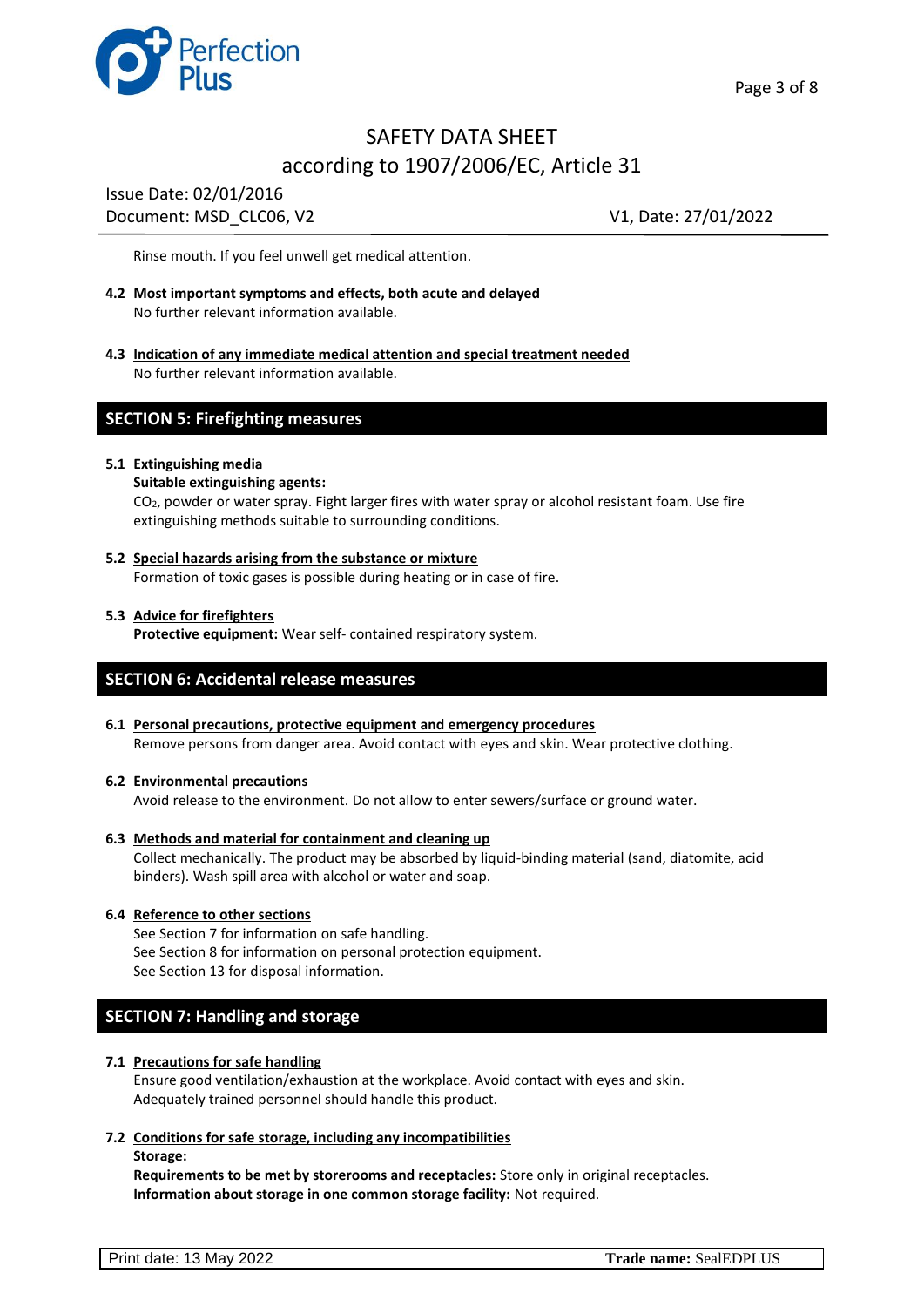



Issue Date: 02/01/2016 Document: MSD\_CLC06, V2 V1, Date: 27/01/2022

#### **Further information about storage conditions:**

Protect from exposure to the light. Protect from heat and direct sunlight. Keep container tightly sealed.

#### **7.3 Specific end use(s)**

No further relevant information available.

### **SECTION 8: Exposure controls/personal protection**

**Additional information about design of technical systems:** No further data; see item7.

#### **8.1 Control parameters**

**Ingredients with limit values that require monitoring at the workplace:**

This product does not contain any relevant quantities of materials with critical values that have to be monitored at the workplace.

**Additional information:** The lists that were valid during the making were used as a basis.

#### **8.2 Exposure control**

**Personal protective equipment (PPE): General protective and hygiene measures:** The usual precautionary measures are to be adhered to when handling chemicals. Avoid contact with eyes and skin. Wash hands before breaks and at the end of work. Immediately remove all soiled and contaminated clothing. Keep away from foodstuffs, beverages and feed.

#### **Respiratory protection:** Not required

#### **Protection of hands:**



Protective gloves

If skin contact cannot be avoided, protective gloves are recommended to avoid possible sensitization. The glove material has to be impermeable and resistant to the product/ the substance/ the preparation. Selection of the glove material on consideration of the penetration times, rates of diffusion and the degradation.

#### **Material of gloves**

The selection of the suitable gloves does not only depend on the material, but also on further marks of quality and varies from manufacturer to manufacturer. As the product is a preparation of several substances, the resistance of the glove material can not be calculated in advance and has therefore to be checked prior to the application.

#### **Penetration time of glove material**

The exact break trough time has to be found out by the manufacturer of the protective gloves and has to be observed.

**Eye protection:** Safety glasses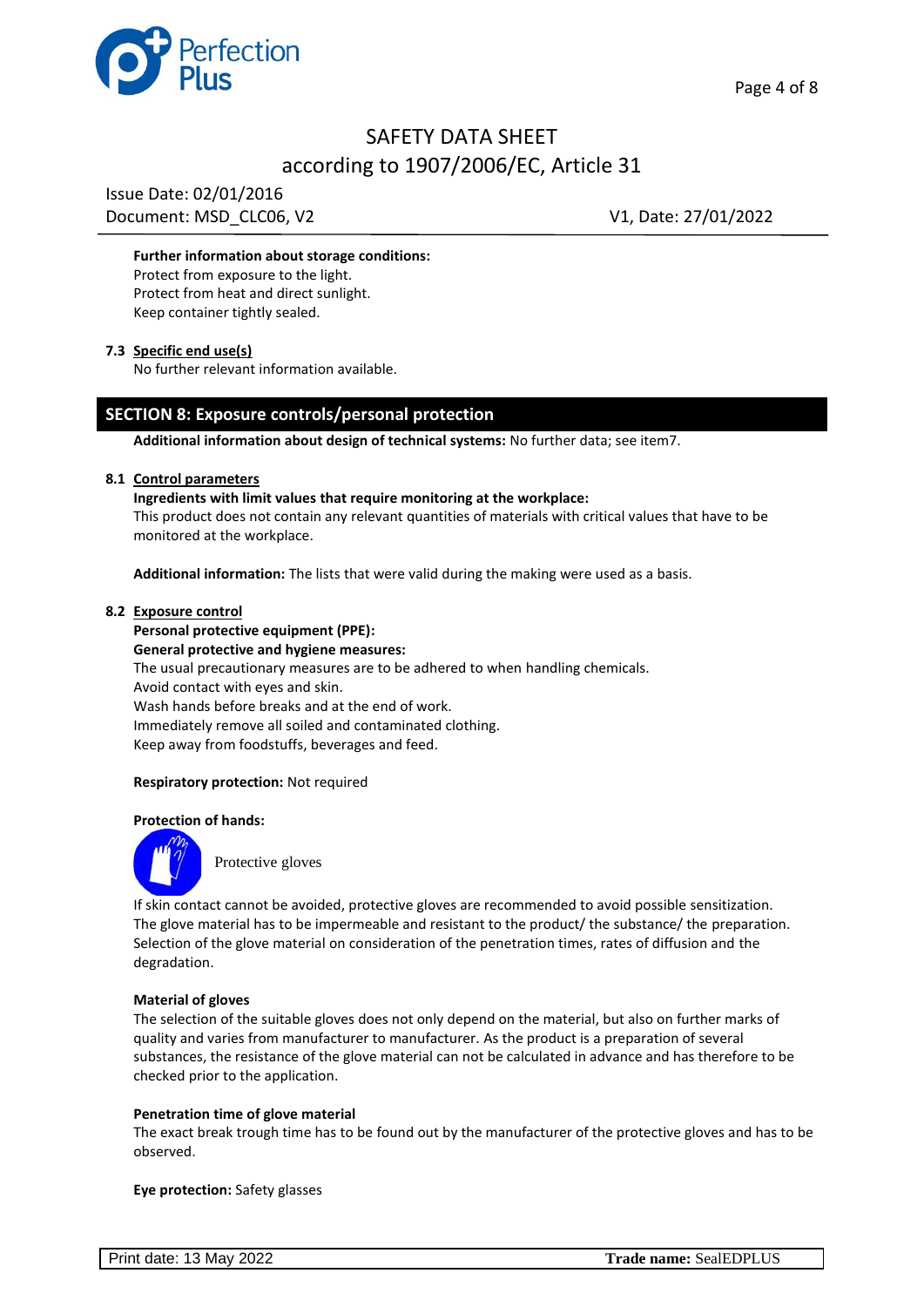

Issue Date: 02/01/2016 Document: MSD\_CLC06, V2 V1, Date: 27/01/2022

## **SECTION 9: Physical and chemical properties**

| 9.1 Information on basic physical and chemical properties |                                               |  |  |  |  |
|-----------------------------------------------------------|-----------------------------------------------|--|--|--|--|
| <b>General information</b>                                |                                               |  |  |  |  |
| Appearance:                                               |                                               |  |  |  |  |
| Form:                                                     | Pasty                                         |  |  |  |  |
| Colour:                                                   | According to product specification            |  |  |  |  |
| Odour:                                                    | Characteristic                                |  |  |  |  |
| Odour threshold:                                          | Not determined.                               |  |  |  |  |
| pH value:                                                 | Not applicable.                               |  |  |  |  |
| Change in condition:                                      |                                               |  |  |  |  |
| Melting point/Melting range:                              | Undetermined                                  |  |  |  |  |
| Boiling point/Boiling range:                              | Undetermined                                  |  |  |  |  |
| Flash point:                                              | Not applicable.                               |  |  |  |  |
| Flammability (solid, gaseous):                            | Not determined.                               |  |  |  |  |
| Self-igniting:                                            | Product is not self igniting.                 |  |  |  |  |
| Danger of explosion:                                      | Product does not present an explosion hazard. |  |  |  |  |
| <b>Explosion limits:</b>                                  |                                               |  |  |  |  |
| Lower:                                                    | Not determined.                               |  |  |  |  |
| Upper:                                                    | Not determined.                               |  |  |  |  |
| Vapour pressure:                                          | Not applicable.                               |  |  |  |  |
| Density:                                                  | Not determined.                               |  |  |  |  |
| Relative density:                                         | Not determined.                               |  |  |  |  |
| Vapour density:                                           | Not determined.                               |  |  |  |  |
| Evaporation rate:                                         | Not determined.                               |  |  |  |  |
| Solubility in / Miscibility with:                         |                                               |  |  |  |  |
| Water:                                                    | Insoluble.                                    |  |  |  |  |
| Partition coefficient (n-octanol/water):                  | Not determined.                               |  |  |  |  |
| Viscosity:                                                |                                               |  |  |  |  |
| Dynamic:                                                  | Not determined.                               |  |  |  |  |
| Kinematic:                                                | Not determined.                               |  |  |  |  |
| 9.2 Other information                                     | No further relevant information available.    |  |  |  |  |

## **SECTION 10: Stability and reactivity**

**10.1Reactivity:** No further relevant information available.

#### **10.2Chemical stability**

**Thermal decomposition/conditions to be avoided:** No decomposition if used according to specifications.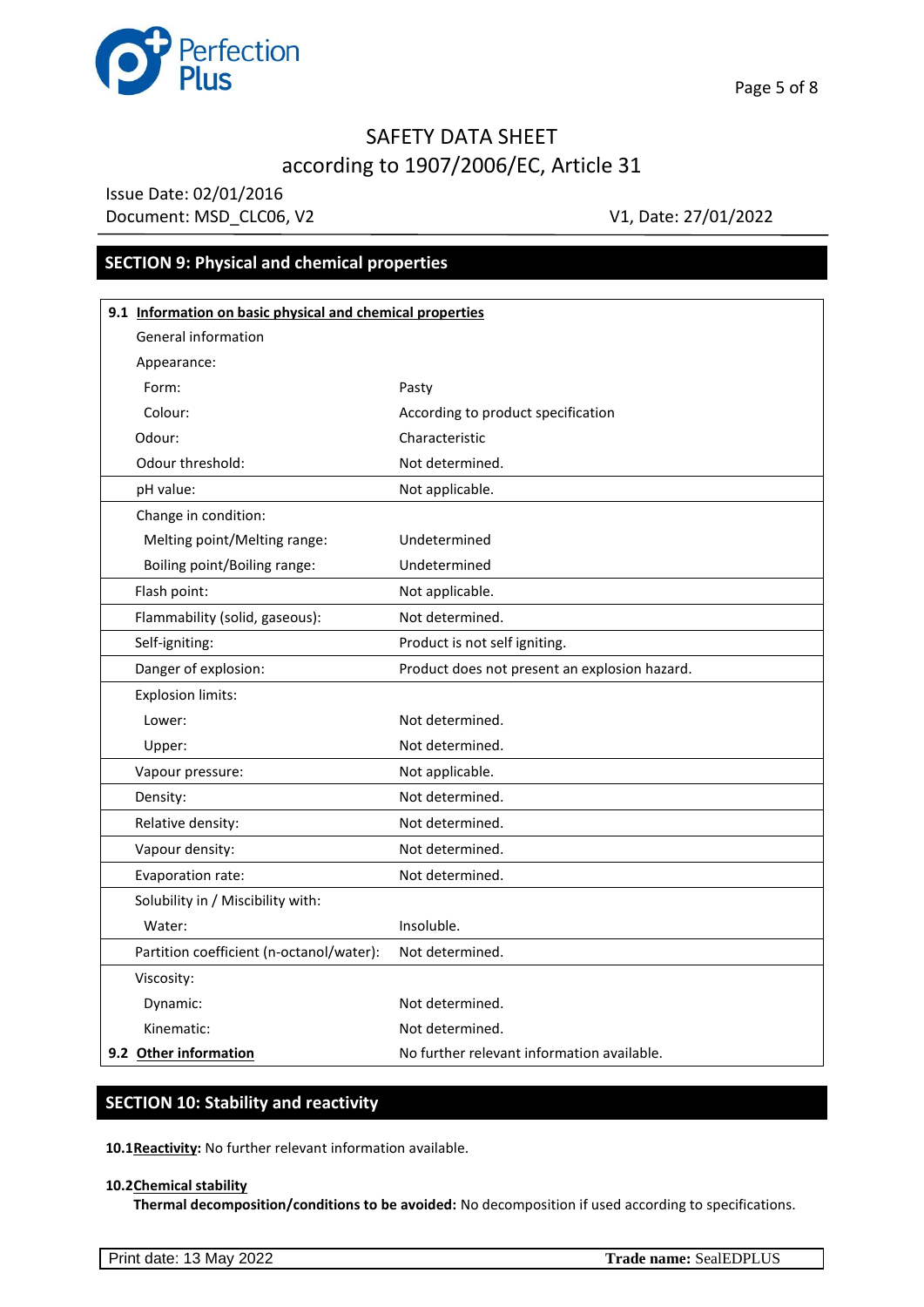

Issue Date: 02/01/2016 Document: MSD CLC06, V2 V1, Date: 27/01/2022

#### **10.3Possibility of hazardous reactions:** No dangerous reactions known.

#### **10.4Conditions to avoid:**

Keep away from heat and direct sunlight. Protect from exposure to light.

**10.5Incompatible materials:** No further relevant information available.

**10.6Hazardous decomposition products:** Not known.

### **SECTION 11: Toxicological information**

**11.1Information on toxicological effects**

**Acute toxicity: LD/LC50 values relevant for classification:** No further relevant information available. **Primary irritant effect: on the skin:** No irritant effect. **on the eye:** Irritating effect. **Sensitization:** Sensitization possible through skin contact. **Additional toxicological information:** No further relevant information available.

### **SECTION 12: Ecological information**

#### **12.1Toxicity**

**Aquatic toxicity:** No further relevant information available.

- **12.2Persistence and degradability:** No further relevant information available.
- **12.3Bioaccumulative potential:** No further relevant information available.
- **12.4Mobility in soil**

#### **Additional ecological information:**

**General notes:**

Do not allow product to reach ground water, water bodies or sewage system. Danger to drinking water, even if small quantities leak into soil.

#### **12.5Results of PBT and νPνB assessment**

- **PBT**: not applicable
- **νPνB**: not applicable

**12.6Other adverse effects:** No further relevant information available.

### **SECTION 13: Disposal considerations**

#### **13.1Waste treatment methods**

#### **Recommendations**

Must not be disposed together with household garbage. Do not allow to reach sewage system. **Uncleaned packaging**

#### **Recommendations**

Disposal must be carried out in accordance to the local and national regulations currently in force.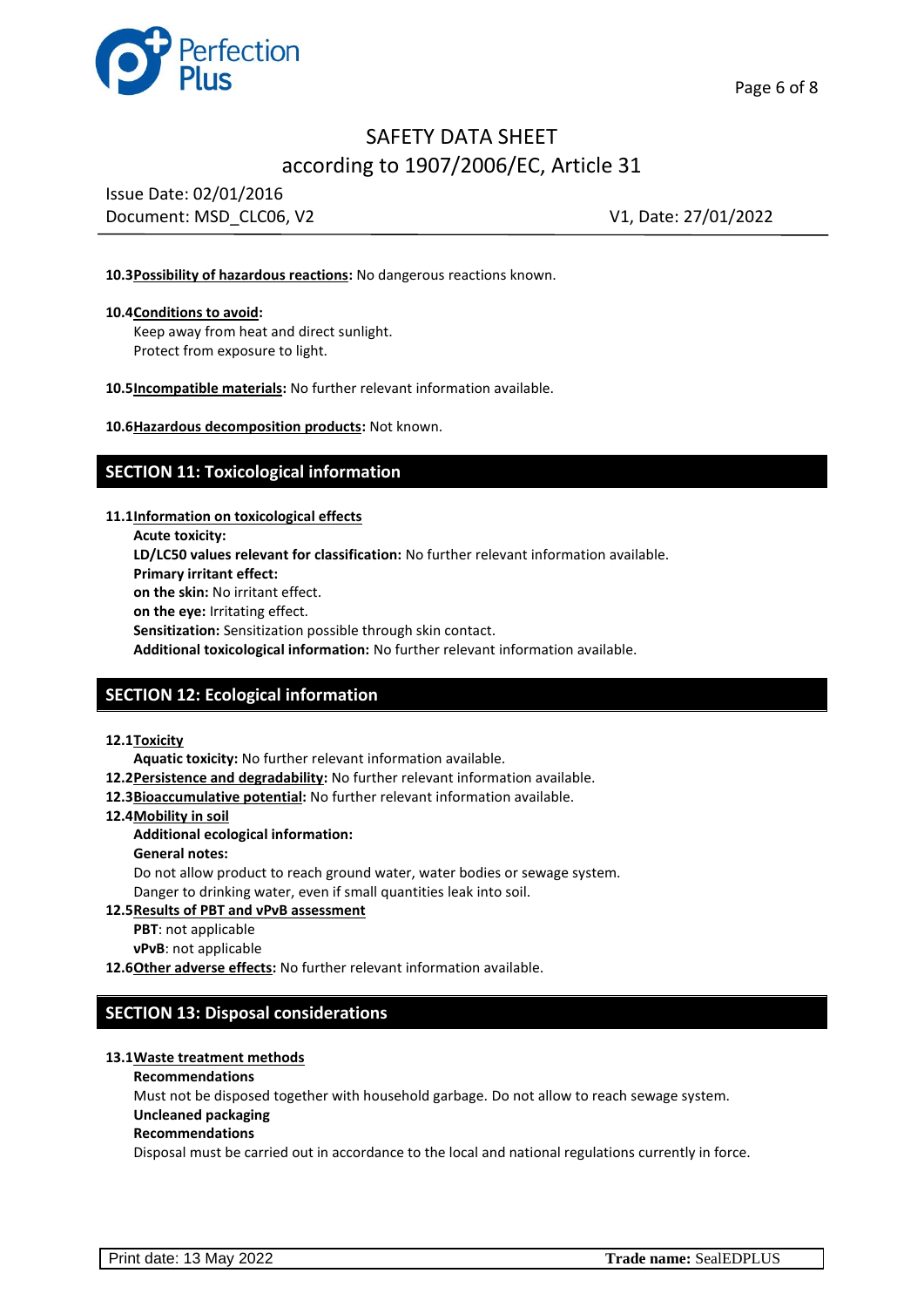

Issue Date: 02/01/2016 Document: MSD\_CLC06, V2 V1, Date: 27/01/2022

## **SECTION 14: Transport information**

| 14.1 UN-Number<br>ADR, ADN, IMDG, IATA                                       | Void           |
|------------------------------------------------------------------------------|----------------|
| 14.2 UN proper shipping name<br>ADR, ADN, IMDG, IATA                         | Void           |
| 14.3 Transport hazard class(es)<br>ADR, ADN, IMDG, IATA<br><b>Class</b>      | Void           |
| 14.4 Packing group<br>ADR, IMDG, IATA                                        | Void           |
| <b>14.5 Environmental hazards:</b><br><b>Marine pollutant</b>                | No             |
| 14.6 Special precautions for user                                            | Not applicable |
| 14.7 Transport in bulk according to Annex II of<br>MARPOL 73/78 and IBC Code | Not applicable |
| <b>Transport/Additional information</b>                                      |                |
| <b>UN "Model Regulation":</b>                                                |                |

## **SECTION 15: Regulatory information**

- **15.1Safety, health and environmental regulations/legislation specific for the substance or mixture** No further relevant information available.
- **15.2Chemical safety assessment:** A Chemical Safety Assessment has not been carried out.

## **SECTION 16: Other information**

The information provided above is based on our present knowledge and experience. This safety data sheet refers explicitly to the product indicated and comprises no guarantee of particular quality. Any use of this product in any way not indicated on this safety data sheet will be exclusively under the user's responsibility.

#### **Relevant Phases**

H315 Causes skin irritation. H317 May cause an allergic skin reaction. H319 Causes serious irritation. H411 Toxic to aquatic life with long lasting effects. H413 May cause long lasting harmful effects to aquatic life. **Abbreviations and acronyms:** ADR Accord européen sur le transport des marchandises dangereuses par Route (European Agreement concerning the International Carriage of Dangerous Goods by Road) IMDG: International Maritime Code for Dangerous Goods IATA: International Air Transport Association+ GHS: Globally Harmonised System of Classification and Labelling of Chemicals EINECS: European Inventory of Existing Commercial Chemical Substances ELINCS: European List of Notified Chemical Substances CAS: Chemical Abstracts Service (division of the American Chemical Society)

Skin Irrit. 2: Skin corrosion/irritation, Hazard Category 2

Eye Irrit. 2: Serious eye damage/eye irritation, Hazard Category 2